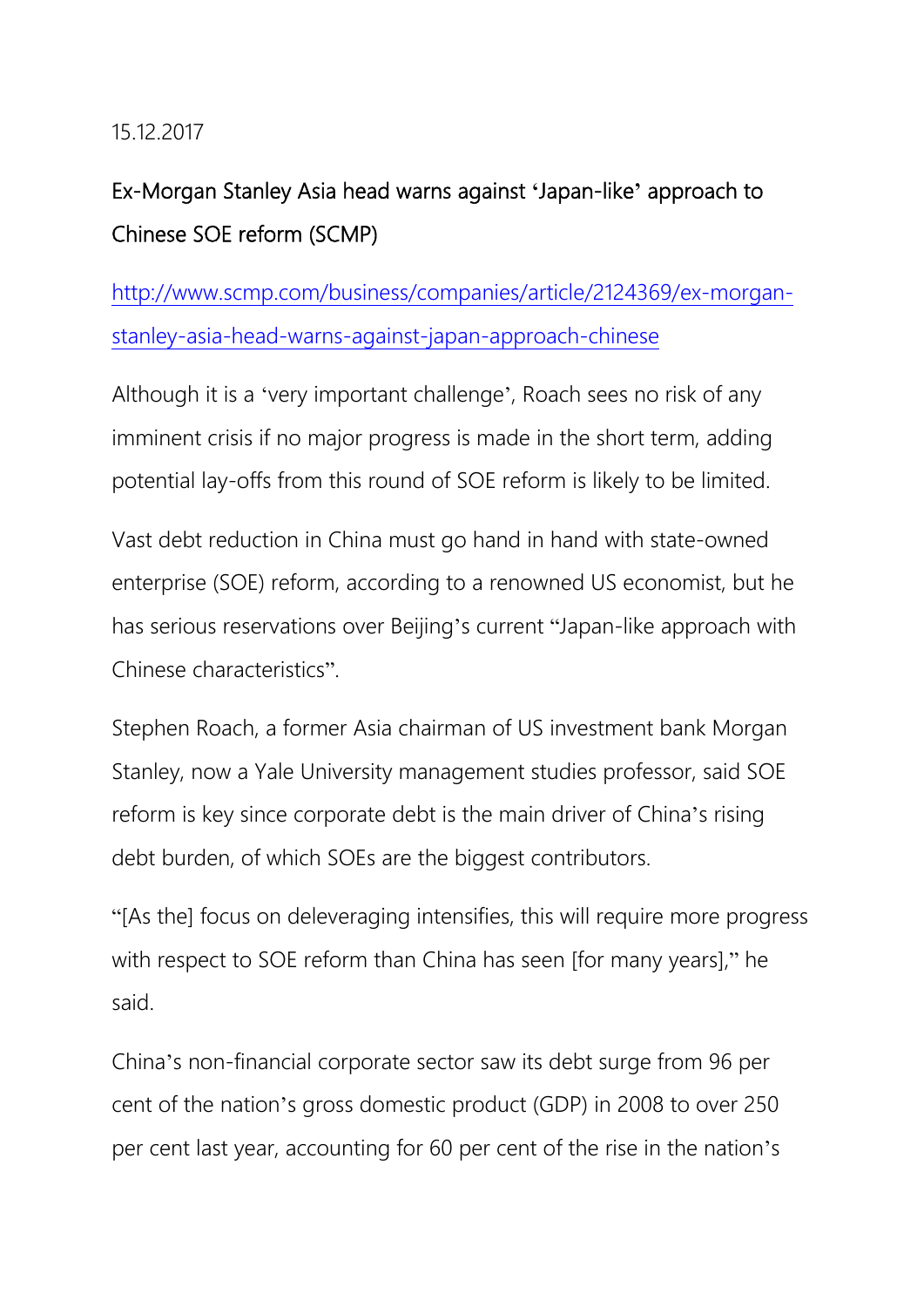total debt burden, he noted.

Speaking at a round-table discussion moderated by property tycoon Walter Kwok Ping-sheung – whose foundation supports graduate students at Yale's Jackson Institute of Global Affairs – Roach said the socalled "mixed ownership" reform, where a string of companies were invited to become SOEs' substantial shareholders to drive reform, worries him.

He cited the case of telecoms major China United Network Communications, which was billed as a "model" for other SOEs to follow, with the sale of a 35 per cent stake July this year through shares issuance to 14 private and state firms, including some of the nation's largest internet and e-commerce firms.

"This is considered the model for SOE reform going forward, but I'm not so sure of that at all," Roach said. "To me, this is a worrisome repetition of a Japan-type keiretsu approach to addressing SOE reform, I do worry this will introduce new risk into the Chinese system."

Keiretsu refers a group of Japanese companies with interlocking business relationships and shareholdings, which made them inflexible and difficult for outsiders to push for reform and restructuring.

Although SOE reform is a "very important challenge", Roach saw no risk of any imminent crisis if no major progress is made in the short term, adding potential lay-offs from this round of SOE reform is likely to be limited.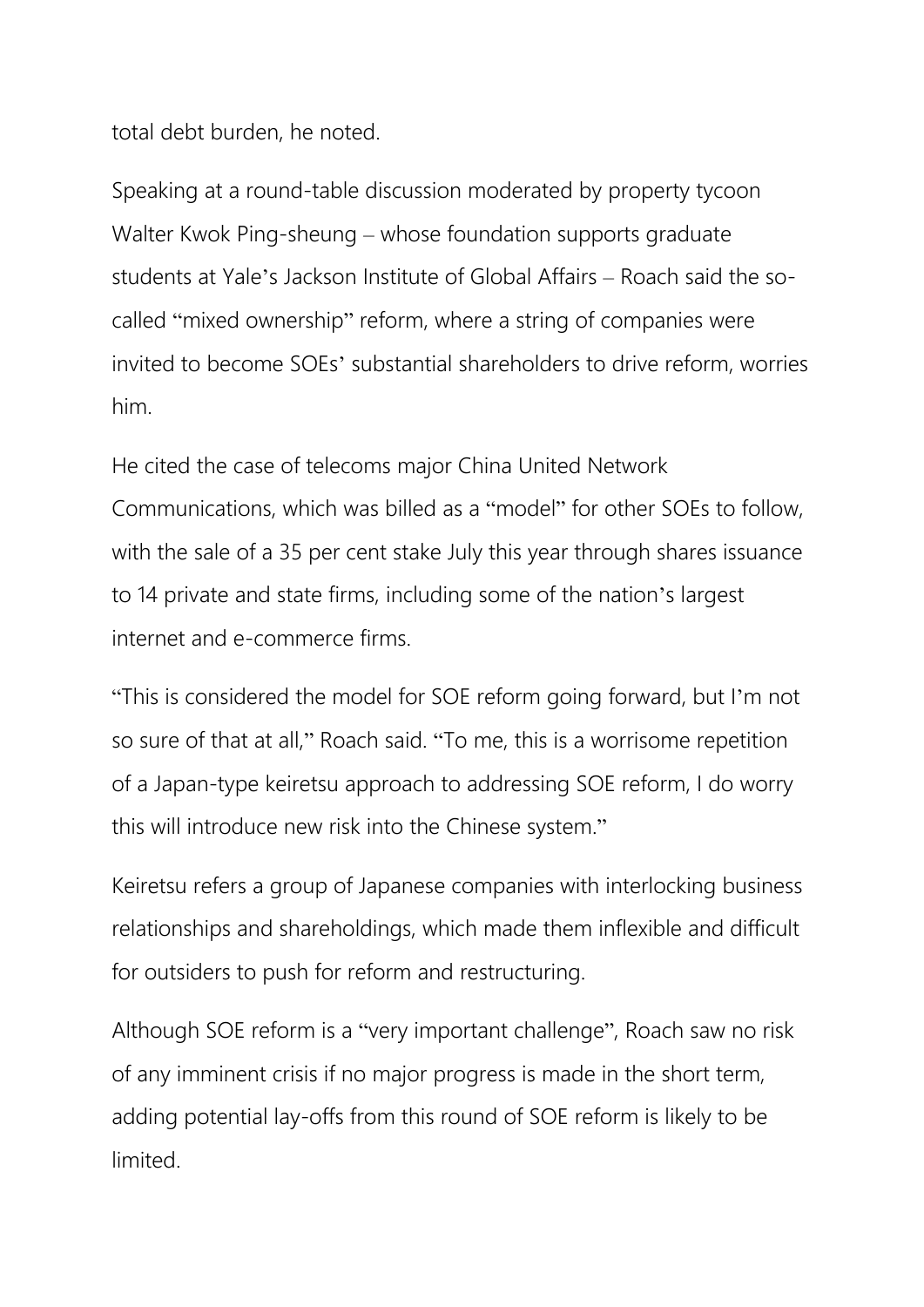He estimates SOE reform will result in less than two million job losses in the five years to 2020, compared to over six million annual jobs lost between 1998 and 2000 at the height of the previous round of aggressive SOE reform led by former Premier Zhu Rongji.

With major changes expected in a few months for top positions in charge of China's economy, he said while "China has got solid talent who will move into those key positions, [whether] they have the vision and determination to address the SOE problem the way Zhu did, that remains to be seen."

## Roach voices concern on US tax policies (The Standard)

http://www.thestandard.com.hk/section-news.php?id=190746&sid=2

Stephen Roach, a professor at Yale University and a former economist at Morgan Stanley, yesterday voiced his concerns regarding US tax policies.

He forecast the tax reform will lead to a financial deficit as much as US\$1.4 trillion (HK\$10.9 trillion) in the coming 10 years and further lower the country's savings.

Meanwhile, he said he did not expect any new economic directions to be introduced in the mainland.

The Central Economic Work Conference of China, which will determine the country's economic policies for next year, is reportedly set to be held next week, according to mainland media.

Roach, added that China is trying to resolve its economic contradiction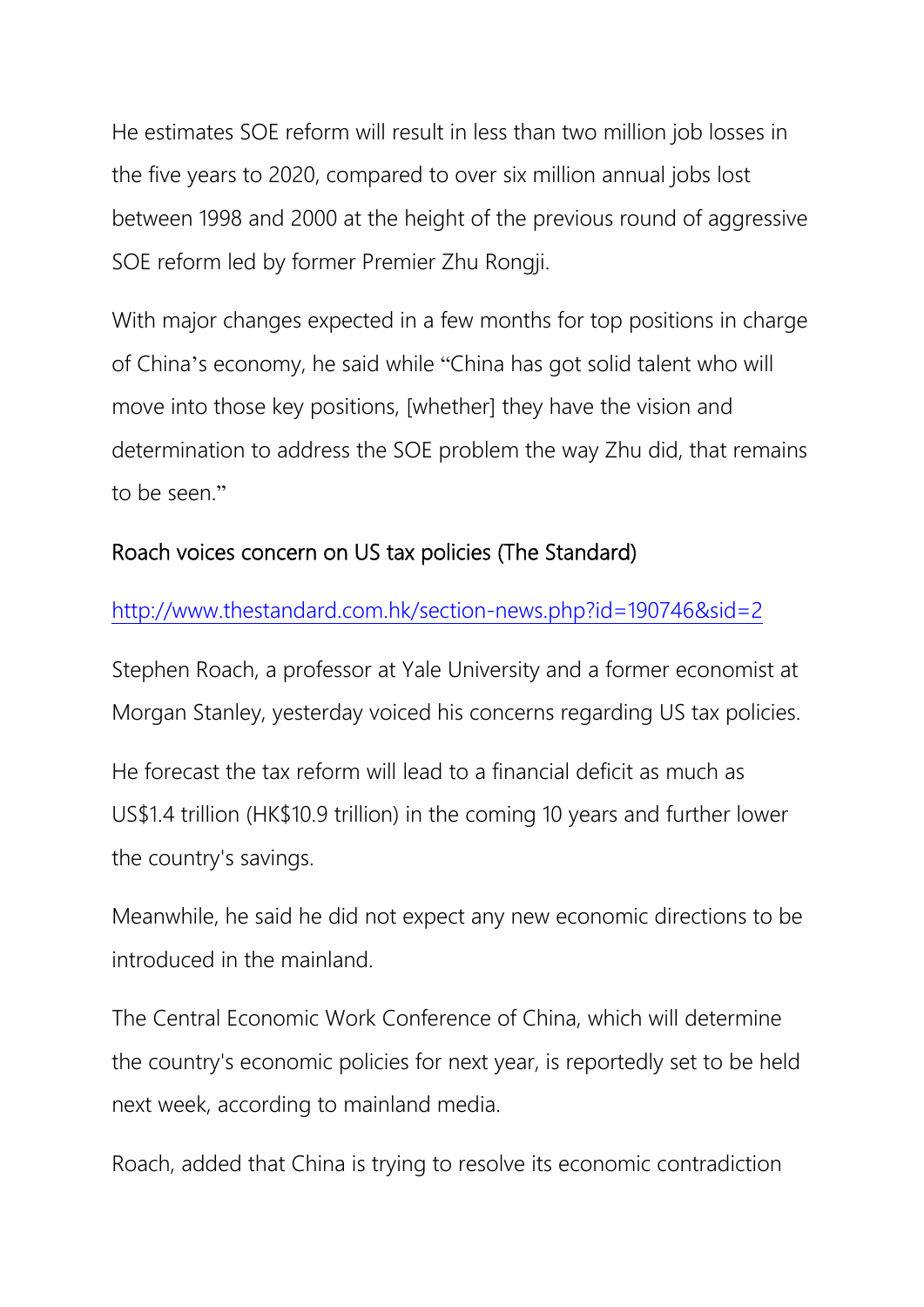which he described as "focusing on unbalanced and inadequate growth" and he forecast the conference will continue to address deleveraging and supply-side reform.

Regarding the recent interest hike by the Federal Reserve, he said it was a normal action. He added that the rate should be continually lifted because loosening policies were only used during a crisis.

Roach also announced that a fully funded scholarship for a student who will study the masters program in global affairs at Yale University will be offered by the Kwok Scholars Association this year.

Property tycoon Walter Kwok Ping-sheung said the scholarship program aims to cultivate future local leaders in politics and economics.

# 羅奇:美稅改提振經濟力度有限 企業回購不投資 美變弱小非強大 (經 濟日報)

http://invest.hket.com/article/1970432/%E7%BE%85%E5%A5%87%EF%BC %9A%E7%BE%8E%E7%A8%85%E6%94%B9%E6%8F%90%E6%8C%AF%E 7%B6%93%E6%BF%9F%E5%8A%9B%E5%BA%A6%E6%9C%89%E9%99% 90

美國稅務改革方案快將落實,市場憧憬會對美國經濟帶來重大利好,但全 球知名經濟學家、摩根士丹利前主席及亞洲經濟學家羅奇(Stephen Roach)卻不以為然,指美企只會將減稅所得資金用於回購而非新投資, 故稅改對經濟提振力度有限。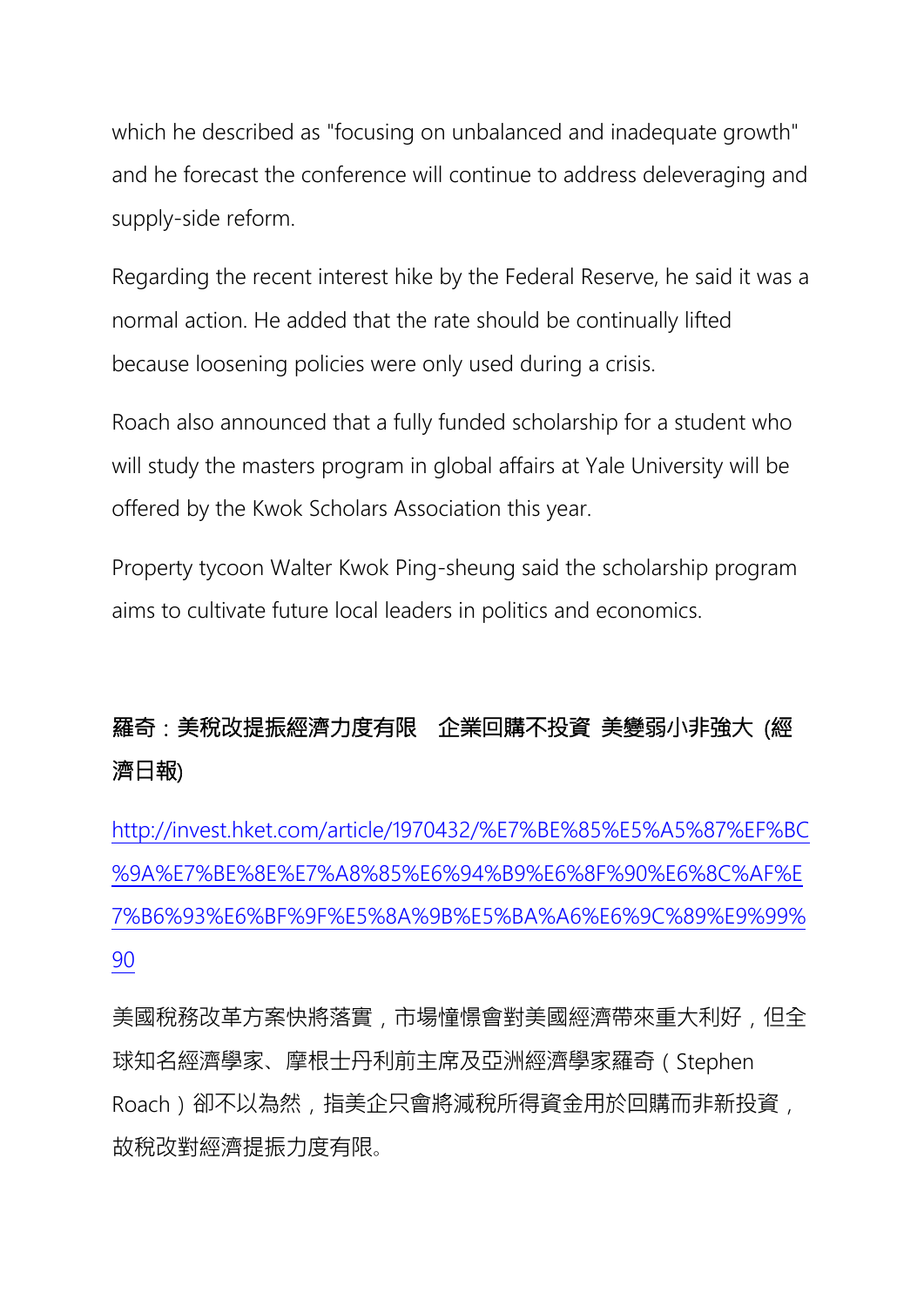羅奇現時為耶魯大學傑克遜全球事務研究所資深研究員,他指出,美國減 稅不是沒有成本,預期未來10年美國財赤增加1.25萬億至1.4萬億美元(約 9.8萬億至10.9萬億港元),故Make America Great Again ( 讓美國再次偉 大)只是總統特朗普(Donald Trump)的競選口號,其退出TPP(The Trans-Pacific Partnership, 即跨太平洋戰略經濟夥伴關係協議)、提高中 國貨品入口關稅等措施,將加劇貿赤,在財赤及貿赤同時擴大下,美國將 變得更弱小,而非更強大。

他指出,政客認為,減稅可帶動企業作出新投資、創造新職位甚至提高員 工薪酬,但有關預期並不會發生,利潤上升不代表產能增加;企業願意作 出新投資,完全是基於他們預期市場需求會上升,但自金融海嘯後,美國 消費者需求疲弱,所以獲得減稅優惠的企業,最終可能只會將省回來的資 金用於回購股份,而非投資設廠,故稅改對美國經濟提振的力度有限。

雖然稅改對經濟的刺激不大,但羅奇相信,美國經濟會持續改善,通脹及 失業率則保持低企,故聯儲局正盡快將利率回復至正常水平,否則當經濟 下滑時息口處於低水平,儲局便難以透過調整貨幣政策去救經濟。

美股升浪已維持約9年,羅奇稱,目前美股的周期調整市盈率(cyclically adjusted price earnings ratio)已較2008/09年爆發金融海嘯前高出15%, 且是過去135年來的第三高,僅次於1929年及2000年,反映市場有調整的 壓力,但難以估計引致調整的原因,他亦不會預測市場走向。

#### 中經會料欠新猷 華經濟續看好 (經濟日報)

http://invest.hket.com/article/1970431/%E4%B8%AD%E7%B6%93%E6%9 C%83%E6%96%99%E6%AC%A0%E6%96%B0%E7%8C%B7%20%E8%8F%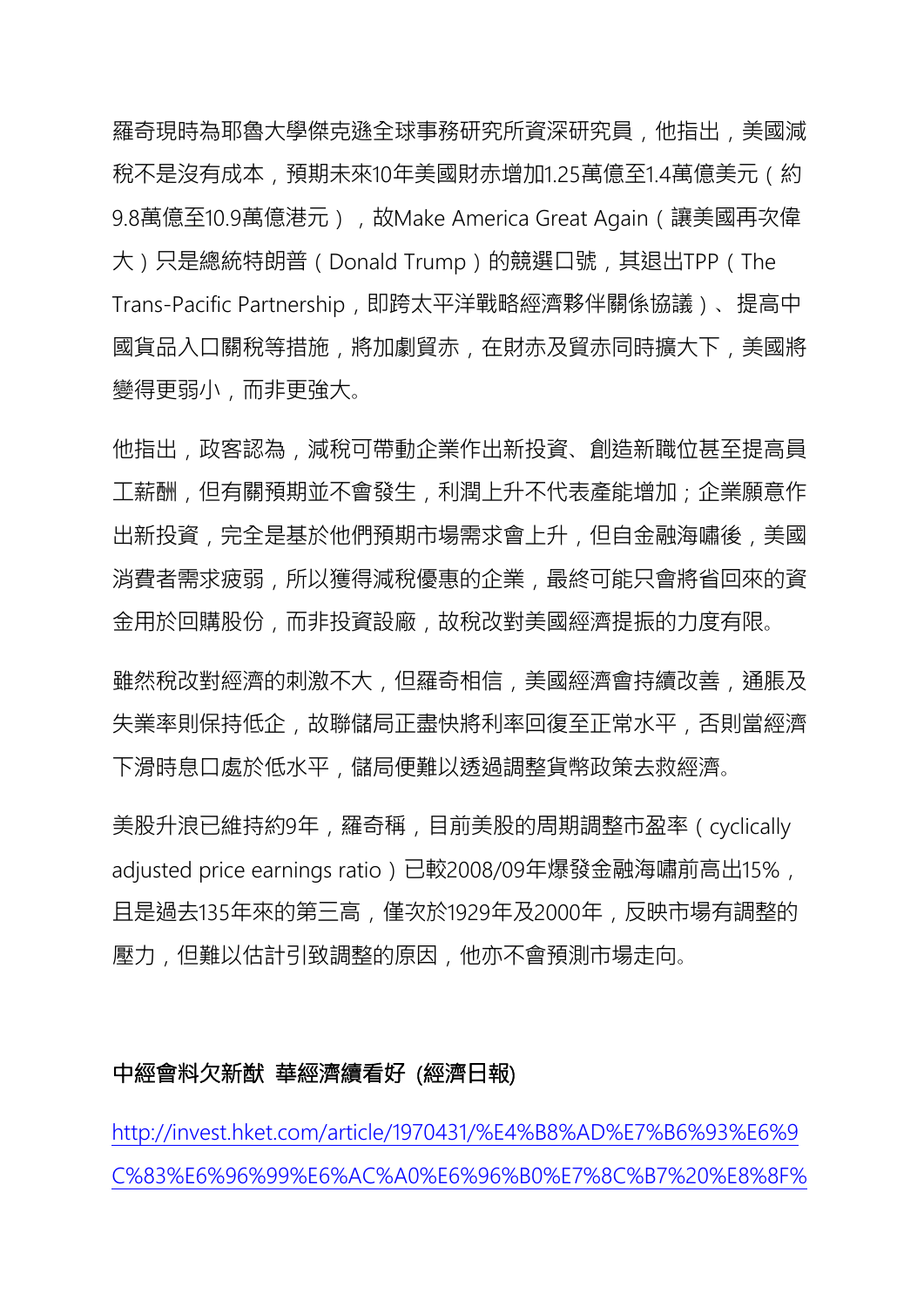AF%E7%B6%93%E6%BF%9F%E7%BA%8C%E7%9C%8B%E5%A5%BD

中央經濟工作會議(中經會)下周召開,摩根士丹利前主席及亞洲經濟學 家羅奇(Stephen Roach)認為,會議只會舊調重彈,續強調供給側改 革、減債、去槓桿等議題﹐惟長綫仍看好中國經濟前景。

羅奇指,中國國家主席習近平是強勢領導,他於十九大作工作報告時,指 發展不平衡、不充分,已經成為滿足人民日益增長的美好生活需要的主要 制約因素,反映中國政府了解並願意解決這個問題,相信中國會繼續推進 結構性改革,將經濟由固定投資主導,變成消費主導,帶領市民進入2050 年的新時代。

他續稱,去槓桿是中國重要議題,2008至2016年間新增企業債務總額中, 國企佔58%,同時國企的資產回報率表現欠佳,又出現產能過剩,故加快 國企改革進程與企業去槓桿是密不可分的。他建議國企未來在就業職位及 經濟貢獻的佔比下降,並積極推進國企的混合所有制改革,中國聯通 (00762)便是一個好例子。

羅奇稱,數個月後中國的主要財金官員會有變化,基於中央挑選核心財金 成員的能力很高,相信影響不大。但國企改革有多成功,將繫於北京對改 革的決心有多強,這仍有待觀察。

羅奇又提到,由郭炳湘創辦的郭氏學者協會,每年都會提供牛津大學及耶 魯大學的課程獎學金,正好為中港兩地培育一批具領導才能的人才,有助 中港政府解決未來面對的各項挑戰。

## 經濟學家羅奇:國企混改成新風險 (明報)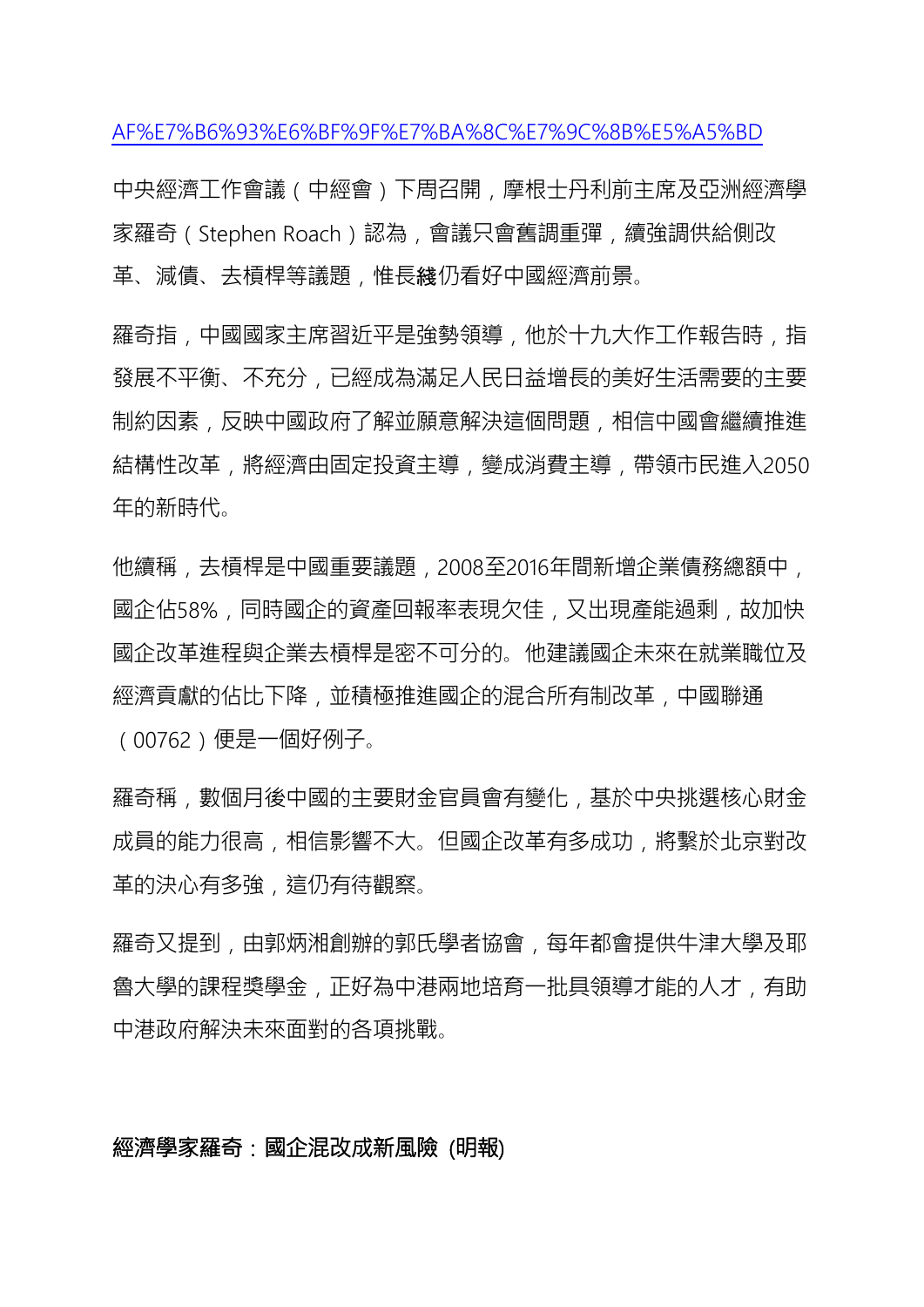https://news.mingpao.com/pns/dailynews/web\_tc/article/20171215/s0000 4/1513275235051

中央經濟工作會議將於下周舉行,摩根史丹利亞洲前主席、現耶魯大學講 師史提芬羅奇(Stephen Roach)認為中央基本方向不變,將延續早前提 出的經濟政策,包括強調去槓桿、減輕債務等,會議亦將對GDP 增長目 標給予指引,他又指國企的混改將對中國的經濟制度造成新風險。

羅奇表示,參考中國聯通的混改方案,共約有120億美元的資本注入,當 中46%來自國企資金,其餘來自龍頭科技企業包括騰訊(0700)、阿里巴 巴等,他指北京似乎以此作為其他國企混改的樣本;但他對於方案的有效 性有保留,指企業間互相持股形成依賴,令人擔心會否造成新的制度風 險。

他又稱,現時美國股市的估值,經調整計算後,處於歷史上第三高的水 平,市盈率甚至比2008年金融風暴前高出15%,現時市場的樂觀情緒, 到明年或有所改變,亦是時候需要反省部分經濟政策的決定,特別是美國 參眾兩院通過稅改方案, 「並非沒有代價」,將在未來10 年造成最多1.4 萬億美元的財政赤字,壓低本身已偏低的儲蓄,亦沒有證據顯示企業除稅 後利潤增加將有利創造就業職位。

羅奇形容美國總統特朗普提出令「美國再次強大」只是一個政治口號,但取 消貿易協議、稅改等行為卻意味美國朝相反方向發展,將製造業重新搬回 美國亦不可行。

至於前晚美聯儲公布加息0.25 厘,羅奇指預計經濟增長持續,美聯儲將 會繼續利率正常化步伐。他認為現時利率仍然處於低水平,不論通脹是否 達標亦應繼續加息﹐指寬鬆貨幣政策是為經濟危機而設﹐現時危機已過﹐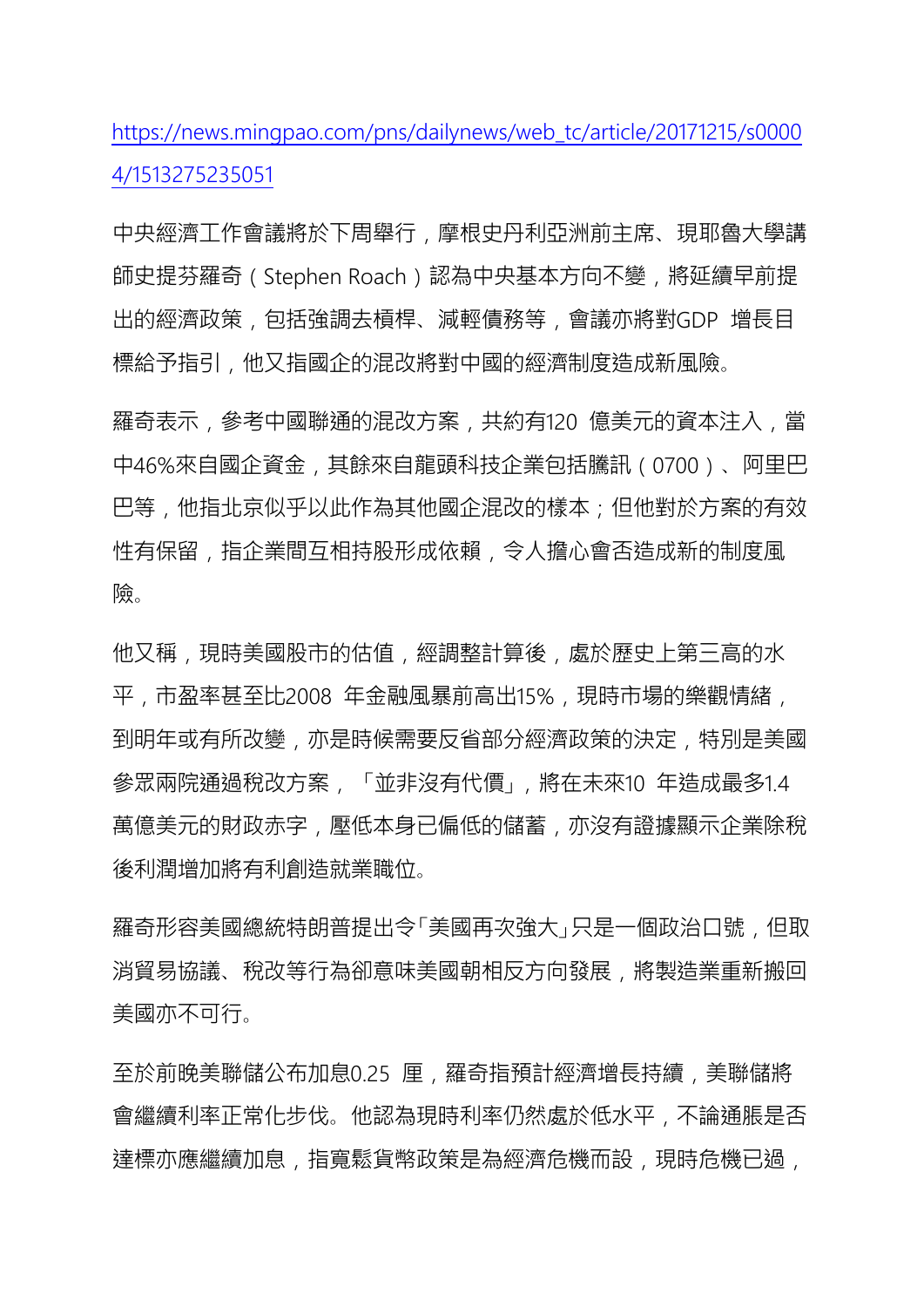縮表及加息只是回復正常。

### 羅奇:美股估值昂貴明年勢危 (信報)

http://www1.hkej.com/dailynews/finnews/article/1725621/%E7%BE%85%E 5%A5%87%EF%BC%9A%E7%BE%8E%E8%82%A1%E4%BC%B0%E5%80% BC%E6%98%82%E8%B2%B4%E6%98%8E%E5%B9%B4%E5%8B%A2%E5 %8D%B1

摩根士丹利前亞太區主席、現任耶魯大學經濟學教授史蒂芬、羅奇認為, 美國減稅無助刺激經濟, 因為企業未必會把減稅帶來的額外利潤,投放 在投資及增聘人手,亦難以吸引製造業重返美國設廠。羅奇又指美股現時 估值過高,市盈率已超出2008年金融海嘯前的水平,同時美國貨幣政策正 常化,將收回支持股市的流動性,美股在明年將面臨挑戰。

羅奇昨日會見本港傳媒時表示,減稅會令美國在未來10年增添1.4萬億美元 財政赤字;對於美國總統特朗普希望透過減稅刺激經濟,羅奇估計不會成 事,亦無合理的經濟模型去支持這一論調。

他進一步解釋,即使減稅為企業帶來額外利潤, 企業亦未必會把有關利 潤用於投資及增聘人手,他指企業增加投資的動力,乃基於對未來增長的 預期,但美國的消費需求未見明顯好轉,企業可能只會把多餘的資金用作 回購股份等。

特朗普希望透過減稅創造製造業職位,羅奇認為這是不可能做到,因為美 國製造業職位下降,是全球化及供應鏈革命的結果,廠商難以把生產基地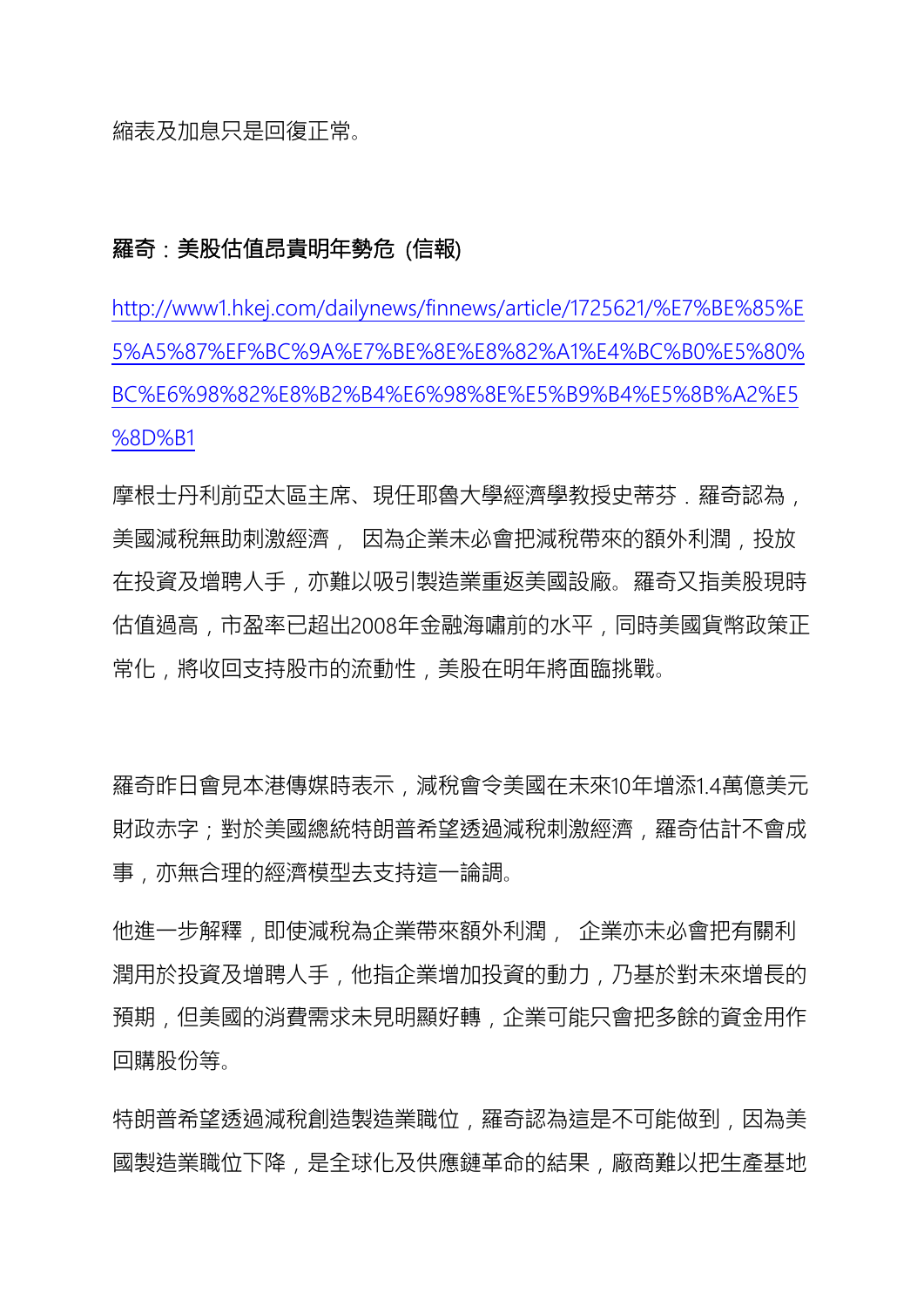從低成本地區遷回美國。他續稱,美國減稅不但令財政赤字惡化,亦會加 深對中國的貿易赤字,不排除美國明年會提高中國進口產品關稅。

羅奇預測美股明年面臨挑戰,由於美股現時市盈率已較金融海嘯前水平高 出15%,在過去125年間,只有1929年及2000年的市盈率高於目前水平。 與此同時,美國正在把貨幣政策逐步正常化,將令支持股市的流動性收 緊,所以對明年美股抱審慎態度。

羅奇又指美國利率確實太低,聯儲局應繼續加息,把利率上調至正常水 平,但他認為聯儲局採取漸進加息步伐暗藏風險,可能重蹈2004年至 2007年美國緩慢加息,讓金融市場放縱,結果爆發金融海嘯的覆轍。他表 示美國利率低企並非因為低通脹,而是源於金融危機,但危機已經過去, 應盡早加息。

中國方面,對於中央經濟工作會議即將於下周召開,羅奇相信政策方向不 會有轉變,仍圍繞去槓桿及供給側改革等。惟他指出,中國推動國企混合 制改革,但以聯通(00762)於8月混改為例,資金主要仍來自其他國企, 或演變成像日本企業高度交叉持股的問題,從而引發新的風險。

#### 郭氏獎學金接受申請 (信報)

http://www1.hkej.com/dailynews/article/id/1725725/

郭炳湘創立的「郭氏獎學金」正接受新一輪申請,資助香港及中國內地優秀 學生,負笈英國及美國頂尖學府,攻讀本科或碩士課程,學費和生活費全 包。現正接受申請的5個獎學金名額,包括英國牛津大學公共政策碩士研 究生名額兩個,另兩個本科生名額主修牛津PPE(哲學、政治及經濟)及